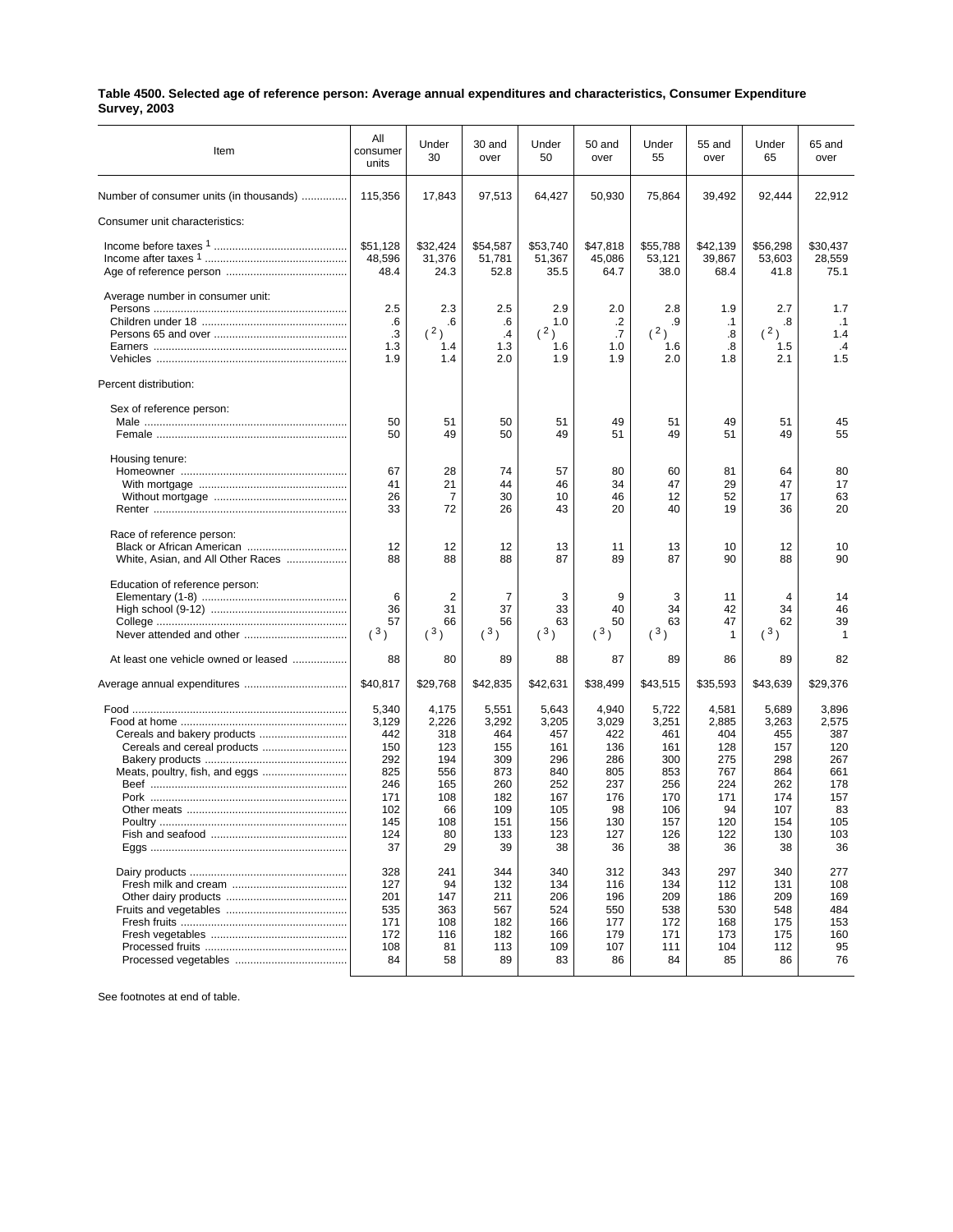## **Table 4500. Selected age of reference person: Average annual expenditures and characteristics, Consumer Expenditure Survey, 2003 — Continued**

| Item                                                                 | All<br>consumer<br>units | Under<br>30         | 30 and<br>over        | Under<br>50         | 50 and<br>over        | Under<br>55         | 55 and<br>over        | Under<br>65         | 65 and<br>over        |
|----------------------------------------------------------------------|--------------------------|---------------------|-----------------------|---------------------|-----------------------|---------------------|-----------------------|---------------------|-----------------------|
|                                                                      | \$999                    | \$749               | \$1,044               | \$1,044             | \$940                 | \$1,055             | \$887                 | \$1,055             | \$767                 |
|                                                                      | 119                      | 73                  | 127                   | 122                 | 115                   | 123                 | 111                   | 124                 | 100                   |
|                                                                      | 86                       | 57                  | 91                    | 84                  | 88                    | 86                  | 85                    | 87                  | 80                    |
|                                                                      | 490                      | 403                 | 505                   | 520                 | 449                   | 524                 | 421                   | 519                 | 366                   |
|                                                                      | 268                      | 196                 | 281                   | 283                 | 249                   | 286                 | 233                   | 287                 | 191                   |
| Food prepared by consumer unit on                                    | 36<br>2,211              | 19<br>1,949         | 39<br>2,258           | 35<br>2,439         | 38<br>1,911           | 36<br>2,470         | 37<br>1,696           | 38<br>2,427         | 29<br>1,321           |
|                                                                      | 391                      | 480                 | 375                   | 452                 | 312                   | 456                 | 263                   | 441                 | 184                   |
|                                                                      | 13,432                   | 9,926               | 14,073                | 14,403              | 12.204                | 14,488              | 11,402                | 14.348              | 9,729                 |
|                                                                      | 7,887                    | 6,243               | 8,188                 | 8,764               | 6,778                 | 8,768               | 6,196                 | 8,553               | 5,201                 |
|                                                                      | 5,263                    | 2,098               | 5,842                 | 5,541               | 4,911                 | 5,680               | 4,462                 | 5,696               | 3,515                 |
| Mortgage interest and charges                                        | 2,954                    | 1,416               | 3,235                 | 3,641               | 2,085                 | 3,636               | 1,644                 | 3,475               | 851                   |
|                                                                      | 1,344                    | 451                 | 1,507                 | 1,167               | 1,568                 | 1,234               | 1,554                 | 1,330               | 1,399                 |
| Maintenance, repairs, insurance, other                               | 965<br>2,179<br>445      | 231<br>3,936<br>210 | 1,099<br>1,858<br>488 | 734<br>2,840<br>382 | 1,258<br>1,344<br>524 | 810<br>2,654<br>433 | 1,263<br>1,267<br>467 | 891<br>2,390<br>467 | 1,266<br>1,331<br>355 |
| Utilities, fuels, and public services                                | 2,811                    | 1,865               | 2,985                 | 2,782               | 2,849                 | 2,850               | 2,738                 | 2,892               | 2,484                 |
|                                                                      | 392                      | 212                 | 425                   | 370                 | 420                   | 382                 | 411                   | 391                 | 396                   |
|                                                                      | 1.028                    | 665                 | 1,094                 | 1,000               | 1,064                 | 1,025               | 1,033                 | 1,048               | 946                   |
|                                                                      | 110                      | 38                  | 123                   | 87                  | 138                   | 93                  | 141                   | 103                 | 138                   |
|                                                                      | 956                      | 784                 | 987                   | 1,023               | 870                   | 1,035               | 803                   | 1,026               | 673                   |
|                                                                      | 326                      | 166                 | 356                   | 302                 | 357                   | 314                 | 351                   | 325                 | 332                   |
|                                                                      | 707                      | 432                 | 758                   | 778                 | 618                   | 751                 | 622                   | 725                 | 635                   |
|                                                                      | 294                      | 274                 | 297                   | 416                 | 139                   | 368                 | 150                   | 315                 | 206                   |
|                                                                      | 414                      | 157                 | 461                   | 362                 | 479                   | 383                 | 473                   | 410                 | 429                   |
|                                                                      | 529                      | 344                 | 562                   | 507                 | 558                   | 523                 | 541                   | 539                 | 485                   |
|                                                                      | 132                      | 110                 | 136                   | 138                 | 125                   | 139                 | 118                   | 139                 | 103                   |
|                                                                      | 263                      | 146                 | 285                   | 253                 | 278                   | 259                 | 273                   | 267                 | 247                   |
|                                                                      | 133                      | 89                  | 141                   | 116                 | 155                   | 125                 | 150                   | 133                 | 136                   |
| Household furnishings and equipment                                  | 1,497                    | 1,041               | 1,580                 | 1,572               | 1,401                 | 1,597               | 1,304                 | 1,638               | 923                   |
|                                                                      | 113                      | 63                  | 123                   | 108                 | 121                   | 115                 | 111                   | 119                 | 90                    |
|                                                                      | 401                      | 331                 | 414                   | 460                 | 326                   | 456                 | 294                   | 455                 | 184                   |
|                                                                      | 52                       | 16                  | 58                    | 46                  | 59                    | 48                  | 60                    | 53                  | 48                    |
|                                                                      | 196                      | 124                 | 209                   | 200                 | 190                   | 197                 | 193                   | 203                 | 165                   |
| Small appliances, miscellaneous<br>Miscellaneous household equipment | 88<br>648                | 54<br>453           | 94<br>683             | 81<br>677           | 97<br>609             | 87<br>694           | 90<br>556             | 94<br>715           | 63<br>373             |
|                                                                      | 1,640                    | 1,313               | 1,699                 | 1,870               | 1,342                 | 1,873               | 1,182                 | 1,818               | 908                   |
|                                                                      | 372                      | 289                 | 387                   | 442                 | 280                   | 443                 | 230                   | 421                 | 170                   |
|                                                                      | 282                      | 237                 | 290                   | 316                 | 238                   | 323                 | 201                   | 314                 | 150                   |
|                                                                      | 89                       | 52                  | 96                    | 127                 | 42                    | 120                 | 29                    | 106                 | 20                    |
|                                                                      | 634                      | 423                 | 673                   | 679                 | 577                   | 694                 | 517                   | 687                 | 419                   |
|                                                                      | 529                      | 360                 | 559                   | 532                 | 524                   | 555                 | 477                   | 563                 | 386                   |
|                                                                      | 106                      | 63                  | 114                   | 147                 | 53                    | 139                 | 41                    | 124                 | 33                    |
|                                                                      | 81                       | 151                 | 69                    | 115                 | 38                    | 105                 | 35                    | 97                  | 17                    |
|                                                                      | 294                      | 220                 | 307                   | 350                 | 220                   | 343                 | 196                   | 325                 | 167                   |
| Other apparel products and services                                  | 258                      | 230                 | 264                   | 283                 | 227                   | 288                 | 203                   | 289                 | 135                   |
|                                                                      | 7,781                    | 6,408               | 8,032                 | 8,354               | 7,055                 | 8,477               | 6,443                 | 8,513               | 4,824                 |
| Vehicle purchases (net outlay)                                       | 3,732                    | 3,190               | 3,831                 | 4,044               | 3,337                 | 4,058               | 3,104                 | 4,100               | 2,247                 |
|                                                                      | 2,052                    | 1,395               | 2,173                 | 2,055               | 2,050                 | 2,067               | 2,025                 | 2,167               | 1,591                 |
|                                                                      | 1,611                    | 1,738               | 1,588                 | 1,904               | 1,242                 | 1,898               | 1,060                 | 1,853               | 637                   |
|                                                                      | 68                       | 57                  | 70                    | 86                  | 45                    | 93                  | 420                   | 80                  | 419                   |
|                                                                      | 1,333                    | 1,143               | 1,368                 | 1,464               | 1,167                 | 1,479               | 1,052                 | 1,467               | 792                   |

See footnotes at end of table.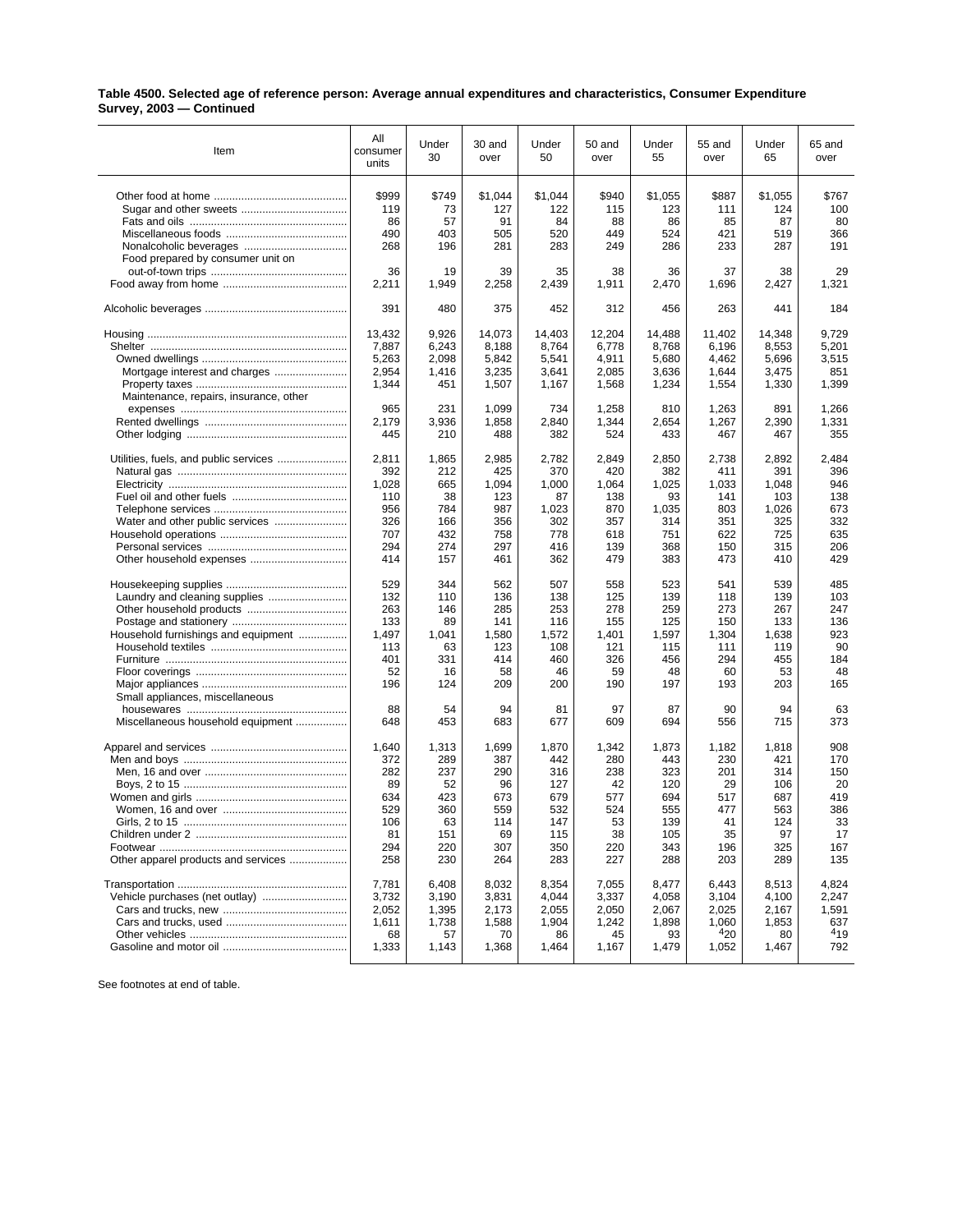## **Table 4500. Selected age of reference person: Average annual expenditures and characteristics, Consumer Expenditure Survey, 2003 — Continued**

| Item                                               | All<br>consumer<br>units | Under<br>30    | 30 and<br>over | Under<br>50    | 50 and<br>over | Under<br>55    | 55 and<br>over | Under<br>65    | 65 and<br>over |
|----------------------------------------------------|--------------------------|----------------|----------------|----------------|----------------|----------------|----------------|----------------|----------------|
|                                                    | \$2,331<br>371           | \$1,827<br>357 | \$2,423<br>373 | \$2,471<br>450 | \$2,154<br>270 | \$2,553<br>452 | \$1,906<br>213 | \$2,540<br>432 | \$1,487<br>125 |
|                                                    | 619                      | 440            | 652            | 608            | 634            | 641            | 577            | 657            | 467            |
|                                                    | 905                      | 699            | 943            | 946            | 853            | 979            | 763            | 971            | 640            |
| Vehicle rental, leases, licenses, other            |                          |                |                |                |                |                |                |                |                |
|                                                    | 436                      | 331            | 455            | 467            | 397            | 480            | 353            | 481            | 255            |
|                                                    | 385                      | 249            | 410            | 375            | 398            | 387            | 381            | 407            | 298            |
|                                                    |                          |                |                |                |                |                |                |                |                |
|                                                    | 2,416                    | 918            | 2,690          | 1,758          | 3,250          | 1,877          | 3,455          | 2,088          | 3,741          |
|                                                    | 1,252                    | 494            | 1,390          | 918            | 1,674          | 955            | 1,822          | 1,066          | 2,002          |
|                                                    |                          |                |                |                |                |                |                |                |                |
|                                                    | 591                      | 243            | 655            | 490            | 719            | 528            | 711            | 567            | 688            |
|                                                    | 467                      | 134            | 528            | 266            | 722            | 300            | 788            | 359            | 905            |
|                                                    | 107                      | 47             | 118            | 85             | 136            | 93             | 134            | 98             | 146            |
|                                                    |                          |                |                |                |                |                |                |                |                |
|                                                    | 2,060                    | 1,347          | 2,190          | 2,142          | 1,955          | 2,160          | 1,865          | 2,206          | 1,469          |
|                                                    | 494                      | 283            | 533            | 517            | 466            | 527            | 433            | 539            | 314            |
| Television, radios, sound equipment                | 730                      | 613            | 752            | 796            | 646            | 800            | 595            | 790            | 488            |
| Pets, toys, and playground equipment               | 378                      | 255            | 401            | 393            | 360            | 399            | 340            | 395            | 309            |
| Other entertainment supplies, equipment,           |                          |                |                |                |                |                |                |                |                |
|                                                    | 457                      | 196            | 505            | 437            | 482            | 435            | 498            | 481            | 358            |
|                                                    |                          |                |                |                |                |                |                |                |                |
| Personal care products and services                | 527                      | 397            | 551            | 541            | 508            | 547            | 486            | 548            | 440            |
|                                                    | 127                      | 66             | 138            | 107            | 153            | 114            | 153            | 124            | 141            |
|                                                    | 783                      | 1,143          | 718            | 939            | 585            | 989            | 387            | 945            | 129            |
| Tobacco products and smoking supplies              | 290                      | 258            | 295            | 305            | 270            | 318            | 236            | 321            | 162            |
|                                                    | 606                      | 351            | 652            | 583            | 635            | 613            | 592            | 624            | 533            |
|                                                    | 1,370                    | 509            | 1,527          | 1,027          | 1,804          | 1,146          | 1,801          | 1,221          | 1,969          |
|                                                    | 4,055                    | 2,477          | 4,344          | 4,505          | 3,486          | 4,735          | 2,749          | 4,750          | 1,251          |
|                                                    | 397                      | 97             | 452            | 310            | 507            | 362            | 464            | 400            | 388            |
|                                                    | 3,658                    | 2,379          | 3,892          | 4,195          | 2,979          | 4,373          | 2,285          | 4,351          | 864            |
| Sources of income and personal taxes: 1            |                          |                |                |                |                |                |                |                |                |
|                                                    |                          |                |                |                |                |                |                |                |                |
|                                                    | 51,128                   | 32,424         | 54,587         | 53,740         | 47,818         | 55,788         | 42,139         | 56,298         | 30,437         |
|                                                    | 41,200                   | 30,234         | 43,228         | 49,158         | 31,117         | 50,587         | 23,092         | 49,620         | 7,501          |
|                                                    | 2,138                    | 517            | 2,438          | 2,099          | 2,189          | 2,170          | 2,077          | 2,269          | 1,616          |
| Social Security, private and government            |                          |                |                |                |                |                |                |                |                |
|                                                    | 5,601                    | 187            | 6,602          | 702            | 11,807         | 1,097          | 14,289         | 2,283          | 18,881         |
| Interest, dividends, rental income, other property |                          |                |                |                |                |                |                |                |                |
|                                                    | 1,097                    | 95             | 1,283          | 467            | 1,897          | 668            | 1,926          | 889            | 1,930          |
|                                                    |                          |                |                |                |                |                |                |                |                |
| Unemployment and workers' compensation,            |                          |                |                |                |                |                |                |                |                |
|                                                    | 269                      | 170            | 287            | 302            | 228            | 307            | 196            | 309            | 109            |
| Public assistance, supplemental security income,   |                          |                |                |                |                |                |                |                |                |
|                                                    | 314                      | 329            | 312            | 335            | 288            | 330            | 285            | 339            | 214            |
| Regular contributions for support                  | 343                      | 544            | 306            | 472            | 180            | 436            | 164            | 407            | 87             |
|                                                    | 165                      | 348            | 131            | 206            | 114            | 194            | 109            | 182            | 99             |
|                                                    |                          |                |                |                |                |                |                |                |                |
|                                                    | 2,532                    | 1,048          | 2,806          | 2,373          | 2,733          | 2,667          | 2,271          | 2,695          | 1,878          |
|                                                    | 1,843                    | 690            | 2,056          | 1,672          | 2,059          | 1,901          | 1,732          | 1,920          | 1,535          |
|                                                    | 502                      | 313            | 536            | 571            | 413            | 617            | 279            | 598            | 114            |
|                                                    | 187                      | 45             | 213            | 130            | 260            | 149            | 261            | 177            | 228            |
|                                                    |                          |                |                |                |                |                |                |                |                |
|                                                    | 48,596                   | 31,376         | 51,781         | 51,367         | 45,086         | 53,121         | 39,867         | 53,603         | 28,559         |
|                                                    |                          |                |                |                |                |                |                |                |                |

See footnotes at end of table.